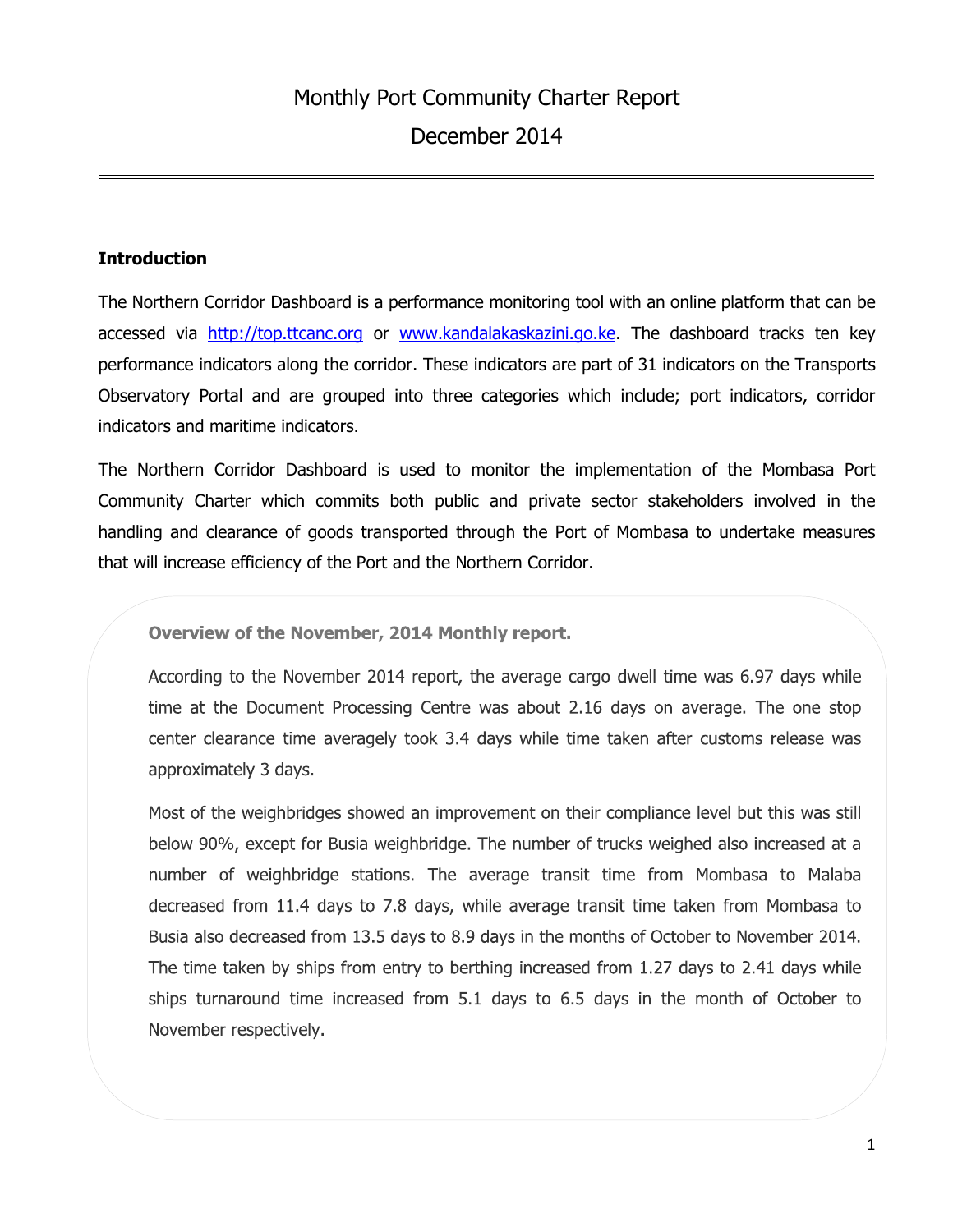# **Indicator status in the month of December, 2014**

a) Port Indicators

The table below provides a summary of port indicator results for the month of November and December 2014.

## **Table 1: Port Indicators**

| Port              | <b>Cargo Dwell Time</b> | DPC Time (hrs) | <b>One Stop Centre</b> | After Release |
|-------------------|-------------------------|----------------|------------------------|---------------|
| Indicator         | (hrs)                   |                | (hrs)                  | (hrs)         |
| Dec - 2014        | 120.44                  | 2.55           | 104.53                 | 82.31         |
| <b>Nov</b> - 2014 | 167.49                  | 2.16           | 82.28                  | 71.43         |

- **1. Cargo Dwell Time at the Port of Mombasa:** Dwell time is measured by the time that elapse from the time cargo arrives at the port to the time goods leave the port premises after all permits and clearances have been obtained.
	- It took on average 5.02 days (120.44 hours) for cargo to be evacuated from the port of Mombasa in the month of December 2014. This is considered as an improvement compared to the November 2014 dwell time but still lies above the set benchmark of 2 days (48 hours).
	- KPA, in collaboration with other stakeholders was to achieve a dwell time below 3 days (72 hours) within 120 days after signing the Port Community Charter in June 2014. This has not been achieved and there is need to improve operations and speed clearance of cargo from the port by all the stakeholders involved.
- **2. Time Taken at the Document Processing Centre (DPC): -** This is the time it takes to have an entry lodged by a clearing agent passed by customs. The measure considers only transit cargo monitored on a weekly basis.
	- From Table 1 above, DPC time increased from 2.16 hours to 2.55 hours between the month of November and December 2014
	- KRA committed to establish a system of pre-arrival clearance to clear 70% of the cargo within a span of 48 hours before docking of vessels. This was to be achieved within 3 months after the charter signing.
- **3. One Stop Centre Clearance Time:** The indicator is measured by subtracting Pass date Time from Release date Time.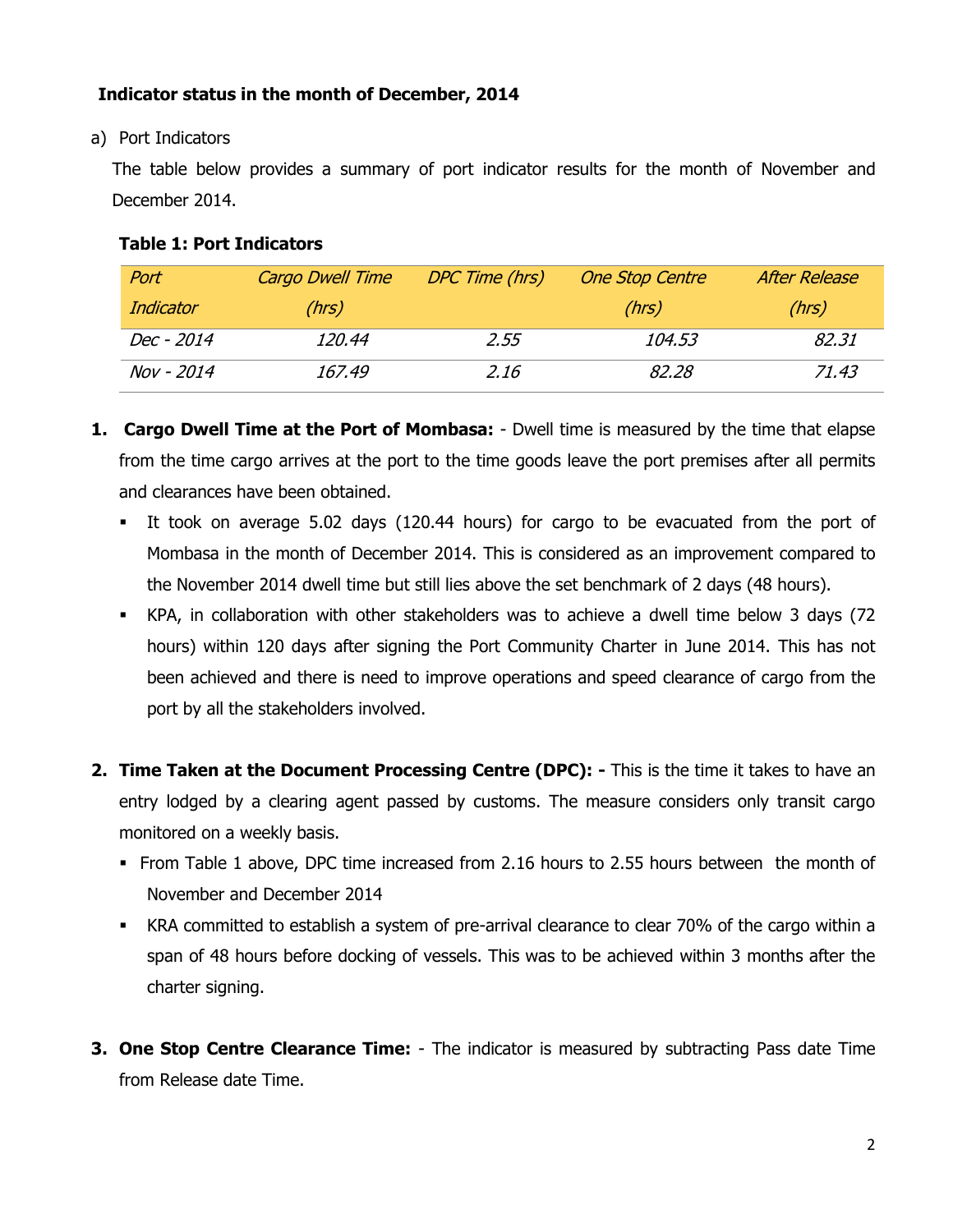- Table 1 shows that time spend at One Stop centre increased by approximately one day i.e from 3.4 days (82.28 hours) to 4.4 days (104.53 hours) between November and December 2014.
- The Port Charter requires that the agencies involved in the clearance processes achieve a joint, effective and efficient physical verification of cargo. This was to be done within the first 3 months of signing the Port Community Charter to boost the clearance processes.
- **4. Delay after Customs Release:** Refers to the period it takes to evacuate cargo from the port after it is officially released.
	- Time taken to evacuate cargo from the port after Customs release increased from 3 days to 3.4 days (71.43 hours to 82.31 hours) from the month of November to December 2014 as shown in table 1 above.
	- The results implies that the rate of cargo pick up by transporters and traders are still low compared to the 24 hours set benchmark.

## **b) Corridor Indicators**

Weighbridge data are transmitted on a weekly and monthly basis by KeNHA through the weighbridge administrators. The table below provides a summary of weighbridge productivity for November to December 2014.

#### **Table 2: Weighbridge Indicators**

| <b>Month</b> | Weighbridge<br><b>Indicator</b> | Mariakani | <b>Athi River</b> | Gilgil | <b>Busia</b> |
|--------------|---------------------------------|-----------|-------------------|--------|--------------|
| Dec - 2014   | Weighed Traffic (No)            | 16,631    | 23,540            | 26,365 | 15,142       |
|              | Compliance level<br>(%)         | 77.73     | 85.54             | 84.52  | 90.31        |
| Nov-2014     | Weighed Traffic (No             | 14,402    | 20,536            | 28,411 | 15,552       |
|              | Compliance level<br>(%)         | 75.66     | 82.45             | 87.57  | 91.67        |

- **5. Weighbridge Traffic:** This indicator measures the average number of trucks weighed per day at the various weighbridges in Kenya.
	- Table 2 above shows that Gilgil registered the highest average number of traffic weighed in December 2014 followed by Athi River. Mariakani and Athi River showed a rise while Gilgil and Busia showed a drop in traffic volumes entering the weighbridge in December compared to November.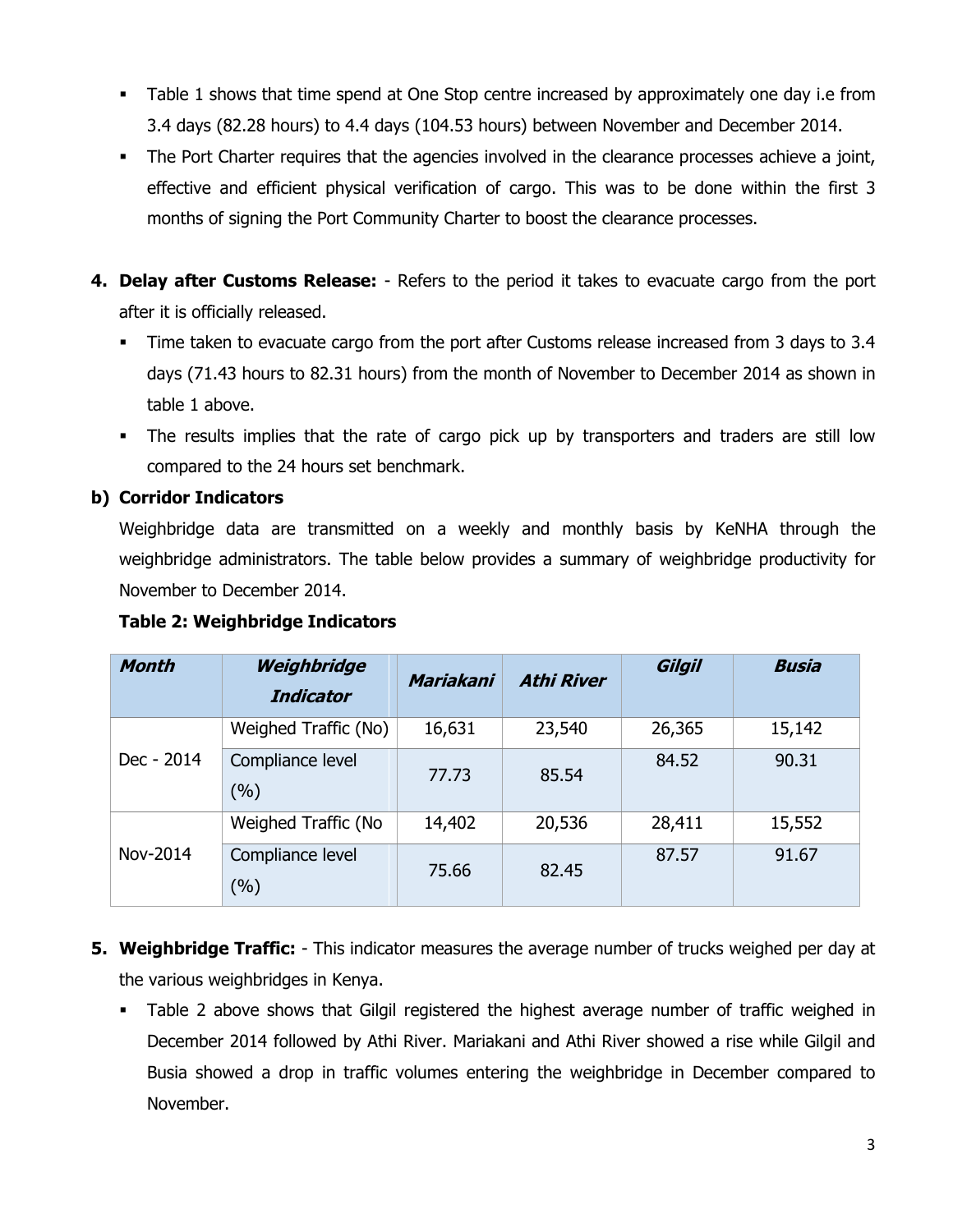- Trucks that comply with weight limits pass through the high speed weigh in motion and are not diverted to the fixed weighing scale. There higher compliance reduces the traffic weighed at the fixed weighbridge.
- The high traffic weighed at Gilgil might be due to cargo that are originating from Nairobi and its environs.
- **6. Weight Compliance at weighbridge:** This measures the percentage of trucks that comply with the vehicle load control limits before and after re-distribution of the weights.
	- Table 2 above shows that compliance at Mariakani and Athi River increased from 75.66% to 77.73% and 82.45% to 85.54% respectively. Busia Weighbridge registered a compliance level of 90.31%. However, this is a drop compared to November 2014. Gilgil has also registered a drop in its compliance level.
	- It is expected that all the trucks should achieve 100% compliance with very few exceptional cases.
- **7. Transit Time in Kenya:** Transit time in Kenya is an estimate of the period from the time cargo is removed from the port of Mombasa to the time the export certificate is issued after crossing the border at Malaba or Busia. It includes delays after customs release before the cargo is evacuated from the port and other delays along the corridor.

The table below provides a summary of transit time in Kenya in November and December 2014.

## **Table 3: Transit Time in Kenya**

| Month      | Mombasa - Malaba      | Mombasa - Busia       |  |
|------------|-----------------------|-----------------------|--|
|            | Avg. Time Taken (Hrs) | Avg. Time Taken (Hrs) |  |
| Dec - 2014 | 177.45                | 241.32                |  |
| Nov - 2014 | 186.50                | 213.28                |  |

 Table 3 above shows that transit time from Mombasa to Malaba decreased from 7.8 days to 7.4 days between the months of November and December. Time taken to Busia increased from 8.9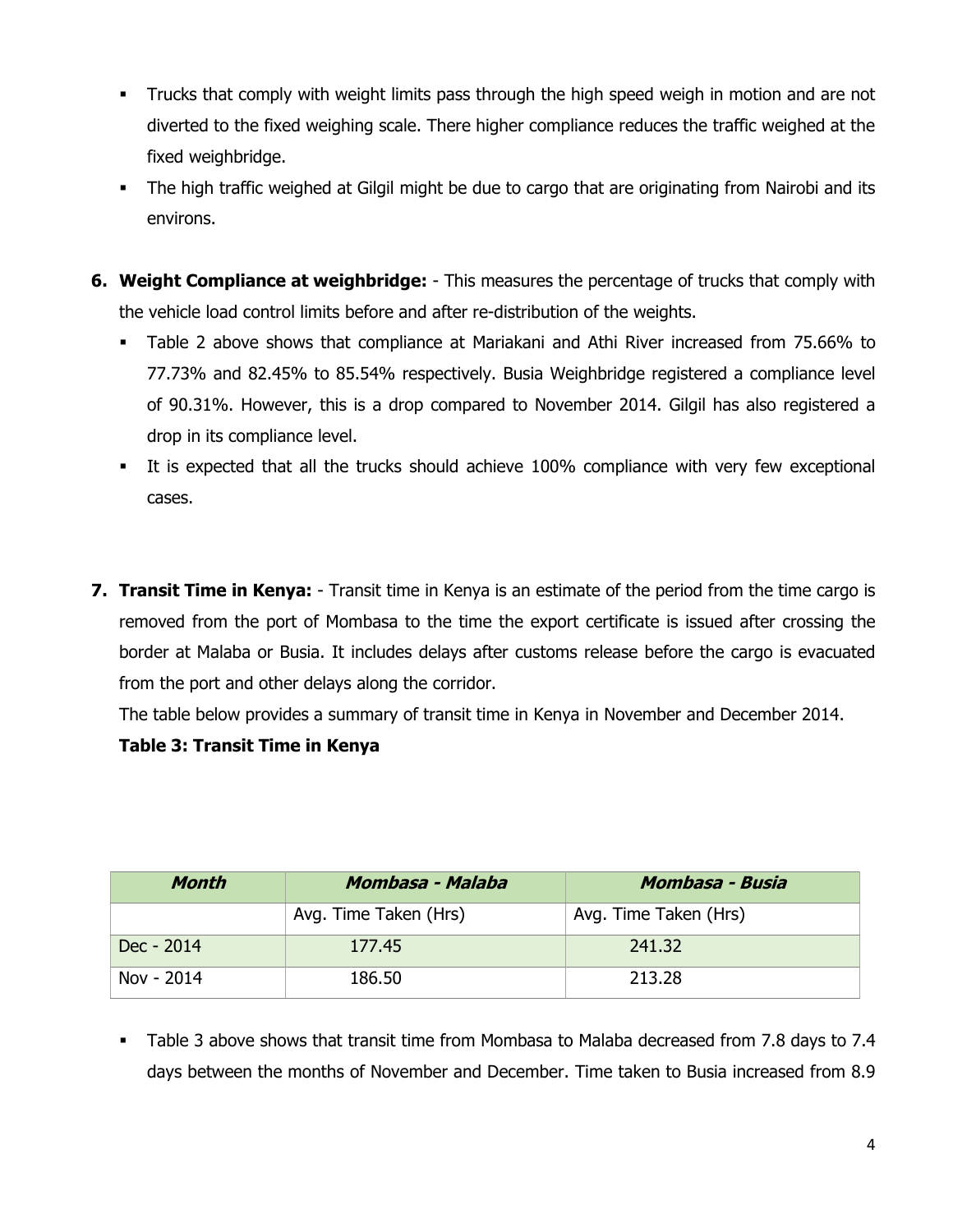days to 10.1 days. Several sections of the road to Busia from Nakuru through Kisumu are undergoing construction.

#### **c) Maritime Indicators**

The table below gives a summary of the container vessel movements (waiting time before berth and the average monthly turnaround time) at the port of Mombasa.

**Table 4: Maritime Indicators**

| Month             | <b>Waiting Before Berth (Hrs)</b> | <b>Turnaround Time (Hrs)</b> |
|-------------------|-----------------------------------|------------------------------|
| <i>Dec - 2014</i> | 55.33                             | 151.99                       |
| Nov - 2014        | 57.86                             | 156.67                       |

- **8. Waiting before Berth** is the average of the time difference in hours from the entry in port area to the berthing time. It is measured from the time the vessel arrives at the fairway buoy to the time at its first berth.
	- Table 4 above shows that the time taken by ships from entry to berthing has reduced from 2.41 days to 2.31 in December 2014. KPA was to implement measures to ensure that ships waiting time is reduced to 0.20 days especially for containerized ships by 31st December 2014.
- **9. Ship Turnaround Time:** Time from ship entry in port area to exit from the port area i.e. it is measured from the time the vessel arrives at the fairway buoy to the time it is piloted off when departing the port.
	- Ships turnaround time reduced from 6.5 days to 6.3 days in December 2014. This is still higher than the set benchmark for ship turnaround time of 24 hours.
- **10.Containers uptake at the Container Freight Stations (CFS): -** CFSs are an extension of the port and are privately managed. The clearance of goods from these stations has helped to decongest the port. Cargo to the CFSs are either client nominated or KPA nominated. All the local cargo and some transit cargo are cleared from the CFSs. It is important that the Policy establishing